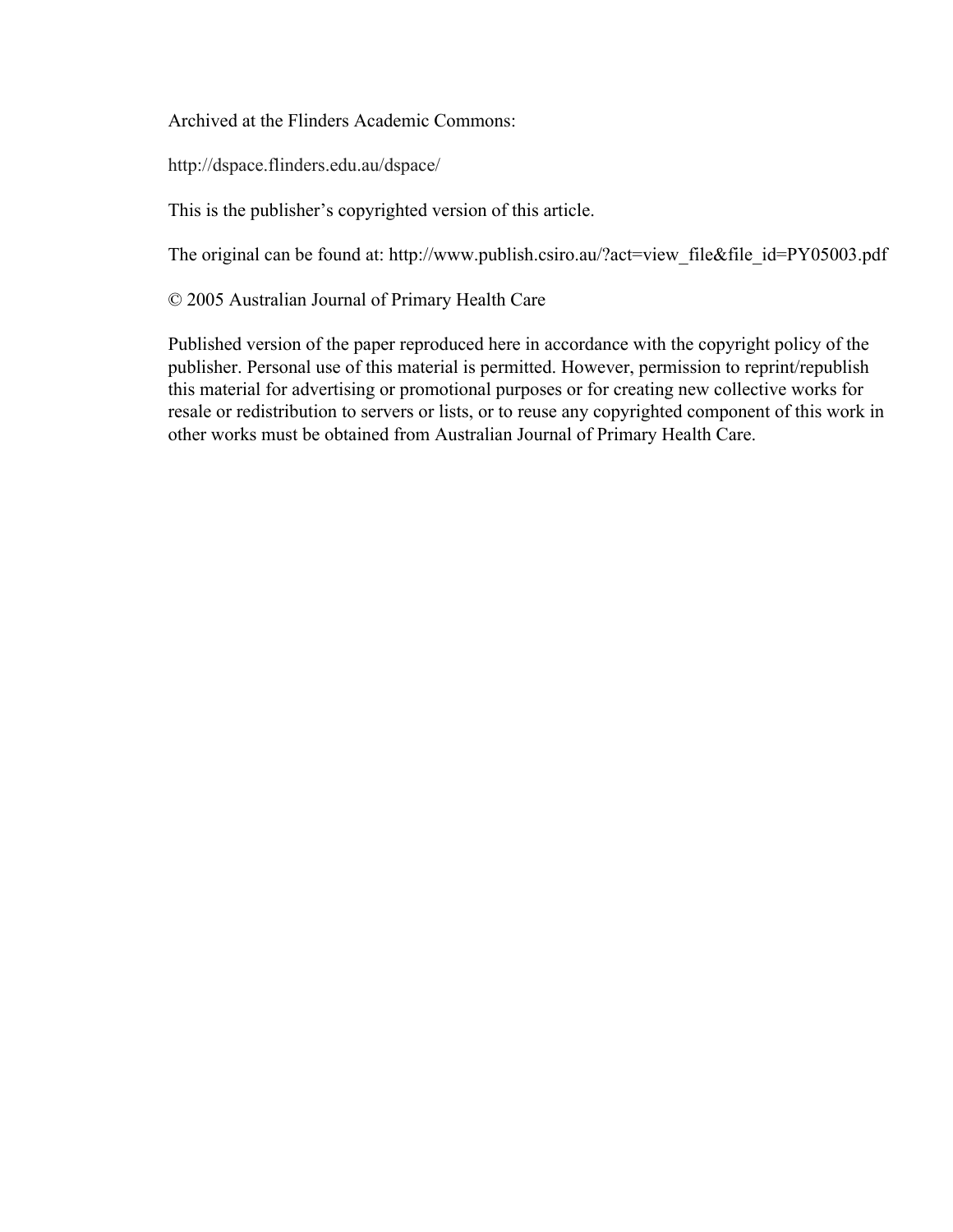# **Improving Indigenous health through better medication management: an overview**

# Charlotte de Crespigny,<sup>1</sup> Inge Kowanko,<sup>2</sup> Helen Murray,<sup>1</sup> **Carolyn Emden, and Scott Wilson3**

# *School of Nursing & Midwifery, Flinders University1 Flinders Institute of Health & Medical Research, Flinders University2 Aboriginal Drug & Alcohol Council (SA) Inc.3*

*This paper provides an overview of a major South Australian research project with implications for the health of all Indigenous Australians. The researchers set out to explore the medication needs of Aboriginal people with mental health problems and found that most Aboriginal people have to deal with profound challenges to social and emotional wellbeing with significant medication implications. No previous research had investigated the problem of medication use by Aboriginal people in metropolitan, rural and remote locations to the depth and extent of this project. The research therefore is of widespread relevance and holds interest for many Indigenous and non-Indigenous individuals and groups, consumers, service providers and policy-makers. As a research team comprising Indigenous and non-Indigenous members, we were committed to implementing strategies in the course of the project with immediate benefit to project participants as well as longer-term impact on improved use of medications. The design of the project enabled these strategic interventions and we are pleased to promote this model to other researchers. Recommendations from the project concern services, coordination of care, carers and family members, workforce education, and community development. Readers are advised where the project report and other published papers can be accessed. The project was funded by the Commonwealth Department of Health and Ageing.*

**Key words:** Aboriginal, Indigenous, Medications, Mental health, Carers

Unrelenting grief and loss, chronic poverty, social dislocation, poor educational opportunities, lack of access to appropriate services, and long-term cultural disruption continue to severely impact on the health and wellbeing of all Aboriginal Australians. Statistics indicate the Aboriginal population is still much sicker, younger and poorer than the non-Indigenous population in Australia (Edwards & Madden, 2001). Mental health (social and emotional wellbeing) problems are widespread among Aboriginal people, and often complicated by multiple chronic physical illnesses and/or substance misuse, and therefore use of multiple medications. Quality medication management can be difficult for many Aboriginal people, including those with mental health problems, their carers or other family members (de Crespigny, 2002). Anecdotal evidence suggests that unsafe or inappropriate use of medicines is common, with potentially damaging physical, social and economic consequences. However, to date there has been a lack of research evidence to inform policy and practice change to address these issues—hence our project.

In approaching the research, we were appreciative of past attitudes and practices. Critiques of Aboriginal health research being inappropriately conducted from "scientific" perspectives (Matthews, Jenkin, Frommer, Tjhin, & Rubin, 2001) resonate with the views of Ngiare Brown, Indigenous Health Advisor to the Australian Medical Association (Brown, 1999). Brown stated she is often asked how the long-standing problems of Aboriginal people can be overcome, to which she replies it is of central importance: "...to have an insight into our history and an understanding of our holistic view of health, life and communitya concept of our deep spirituality, our origins, our kinship and social parameters" (p. 221).

She believes few people are aware of the history of Aboriginal Australia: "...more than 200 years of dispossession, oppression, removal from lands and family, the diminishment of cultural identity, and the cycle of poverty" (p. 221).

Brown outlined in her paper the major events of these years, culminating in an "appalling" health status among Indigenous communities. She cited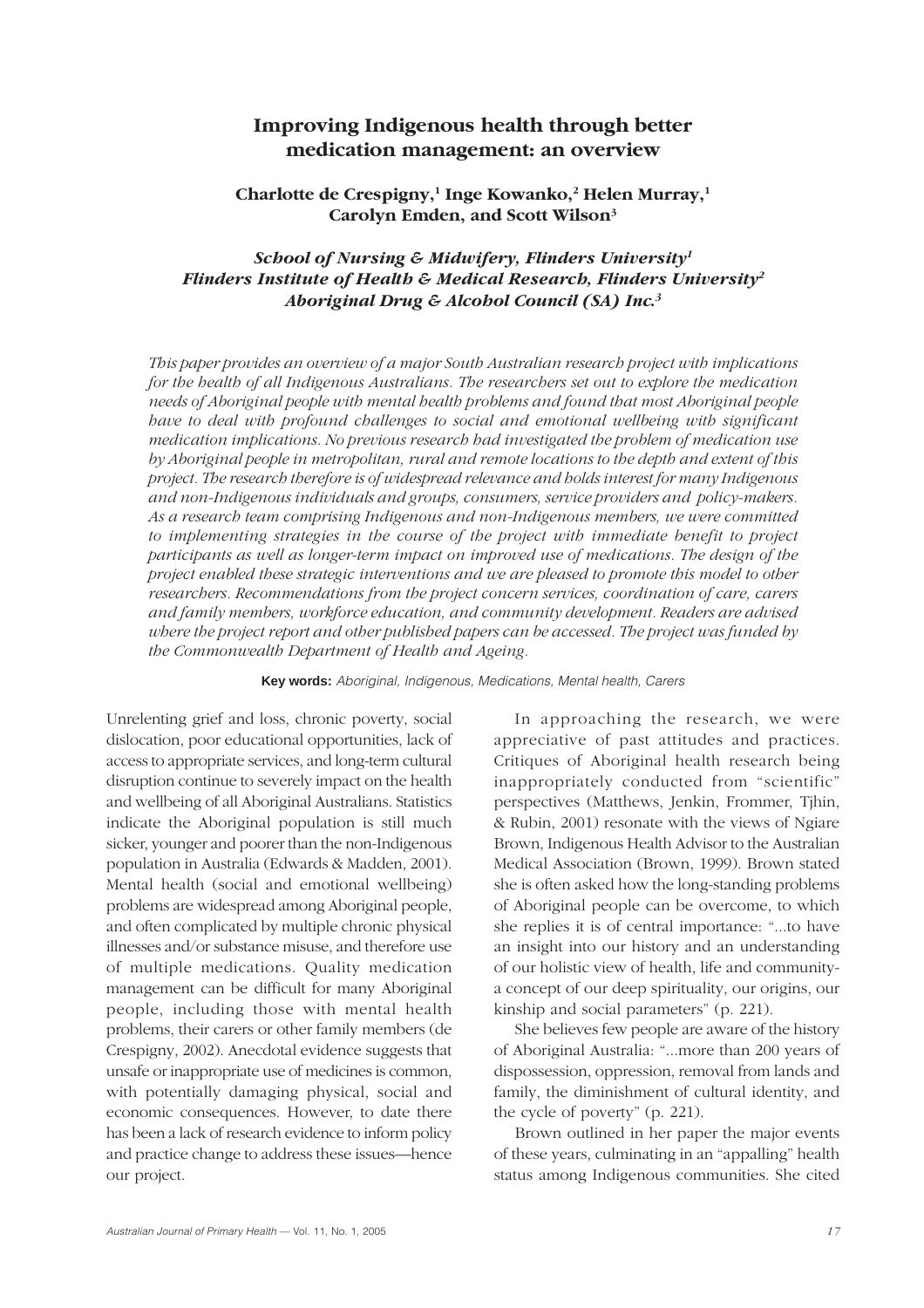long-term grief and anxiety arising from the assimilation policy (whereby Aboriginal children were removed from their families) as being "significant contributors to the current social, emotional and physical problems" of Aboriginal people. Brown has called for researchers and others to "acknowledge the legacy of our black and white history".

In another historical account, Basil Hetzel (2000) pointed out that the life expectancy of Australian Indigenous people compares unfavourably with rates achieved by other Indigenous peoples, such as the New Zealand Maori and American Indian populations. This fact receives periodic attention (Ring & Firman, 1998) with an Aboriginal and Torres Strait Islander Commission (ATSIC) media release claiming the life expectancy gap of Indigenous and non-Indigenous people in the United States had closed to "about 2 years", while the gap in Australia is "twenty years...and rising" (ATSIC, 2002). The poor health status of Aboriginal Australians has been termed a "national embarrassment" for Australian society as a whole (Ring, 1998) and a "damning indictment" on, and collective moral responsibility of all Australiansindeed a "moral imperative" (Morgan & Allen, 1998). Such position statements, combined with a United Nations expert committee expressing "deep concern" about the position of Indigenous Australians (Loff & Cordner, 2000) served to convey a sense of urgency in the literature for positive change in the health and welfare of Aboriginal people.

### *Organising framework*

The organising framework for the project was influential in framing the research questions and in collecting and managing the data. Drawing on findings from the literature review, we developed a resolve for the project to contribute to the health of Aboriginal people within the scope of the project. This resolve, together with an increasingly participatory and empowerment-oriented project design (action research), led ultimately to a "partnership model for ethical Indigenous research". The organising concepts (governing principles) of the model—Respect, Collaboration, Active Participation, Meeting Needs—proved valuable in constantly rethinking the research problem, analysing data in the regional and statewide components of the project, and in the the systematic integration of findings from all components in the final meta-analysis, leading to the recommendations reported here. The organising framework thus eventuated into a workable and productive model we are now pleased to promote to others (Kowanko, de Crespigny, & Murray, 2003; de Crespigny, Emden, Kowanko, & Murray, 2004).

## *Project aims*

The research project aimed to:

- explore the particular needs, experiences and contexts of Aboriginal people diagnosed with a mental health disorder, their carers and other family members, focusing on issues relating to management of medications
- recommend strategies to improve quality use of medicines by this group, informed by the findings, and
- implement and evaluate selected recommendations.

#### **Method**

The research was conducted from July 2000 to June 2003 by a partnership of investigators from the Flinders University School of Nursing and Midwifery and the Aboriginal Drug and Alcohol Council (SA) Inc., in collaboration with Aboriginal communities and other stakeholders across South Australia (SA). The participatory action research design was in keeping with Indigenous research ethics underpinning the project—ensuring cultural sensitivity and safety at all times, especially in relation to obtaining informed consent, and collecting, analysing and storing data. The project complied with the latest state and national guidelines for Indigenous research, and stringent data management protocols were developed especially for the project.

The research was conducted in seven urban, rural and remote regions of SA. Regional and SA-wide steering committees drawn from participating Aboriginal communities, Aboriginal and mainstream health and related services and other stakeholders guided all aspects of the research. We used multiple research methods, including: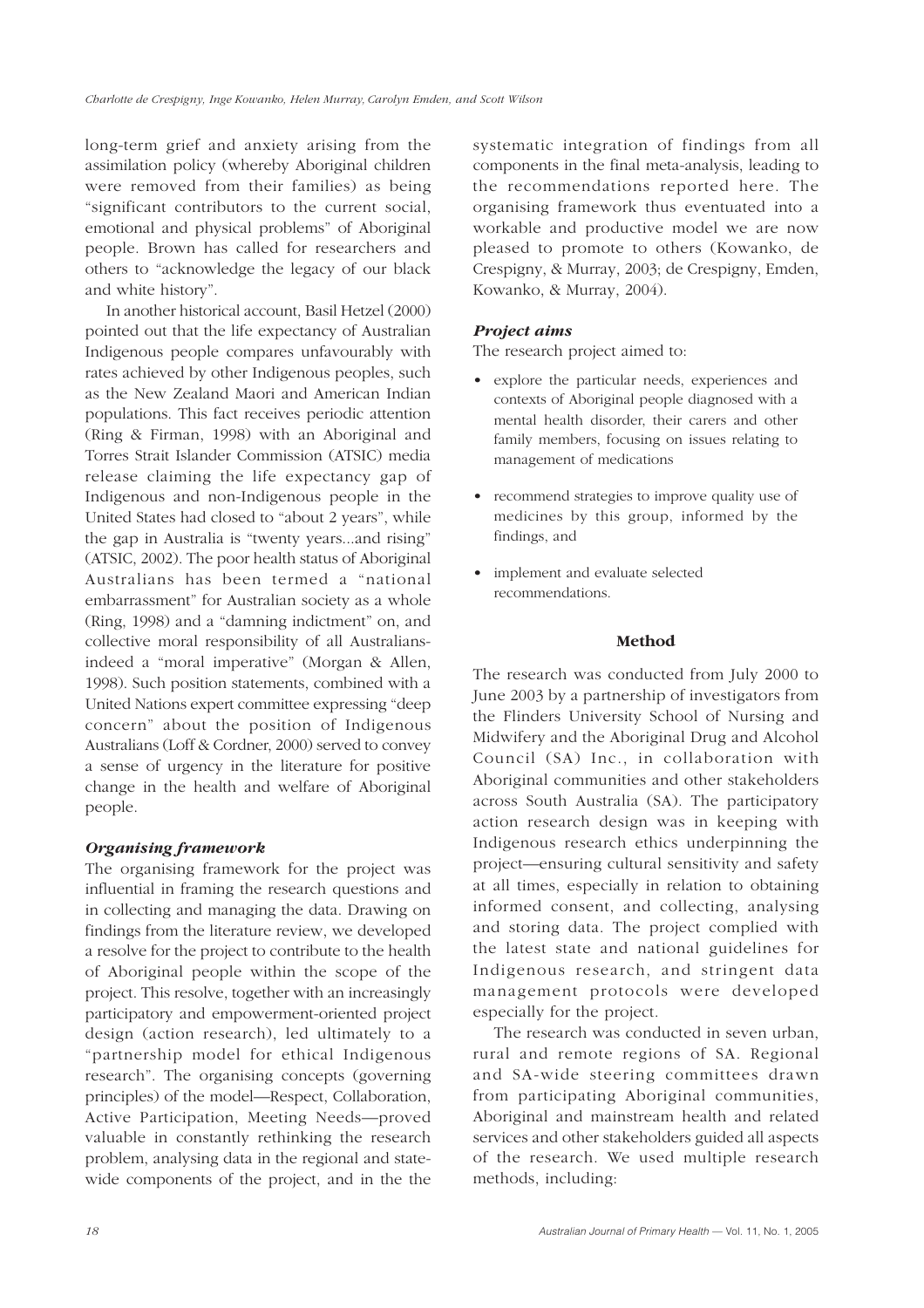- a review of literature and key documents
- semi-structured interviews and focus groups with clients, carers, community leaders and health and other relevant professionals in each region
- a state-wide survey of service providers
- a review of most recent SA hospital separation statistics
- reflection on interventions made in response to findings during the project.

Data analysis methods included: content and thematic analysis of interview, focus group, survey and reflective data (Morse, 1994; Strauss & Corbin, 1990); meta-analysis of qualitative data (Schreiber, Crooks, & Noerager Stern, 1997); statistical analysis of quantitative data (McLaughlin & Marascuilo, 1990). Details and audit trails of each analysis can be found in the full report (Kowanko et al., 2003) and in separately published papers, as indicated below.

The research team and steering committees collaboratively considered outcomes of the metaanalysis and other findings and formulated recommendations to improve the safe use and management of medications and related issues for Aboriginal people with mental health problems and their carers/families. Selected strategies were implemented and evaluated.

## **Findings**

The review of literature and key documents considered over 600 items (Kowanko et al., 2003). It revealed many papers, reports and reviews on Aboriginal health, mental health and substance use; very little literature on medication management in relation to Aboriginal mental health was identified. The links between social and health inequities are well established, as are the impacts of generations of racist policy and practice on physical and mental health, and spiritual, social and emotional wellbeing. We identified a number of plans and recommendations to address these issues, but it appeared that few had been implemented or evaluated.

Over 130 people took part in interviews and focus groups. This qualitative information provided a rich insight into the direct experiences and views

of Aboriginal people with mental health disorders, their carers and health workers in relation to medication use and associated issues. The findings were remarkably similar in all SA regions in which the research was active. The data confirmed that most Aboriginal people experience social and emotional wellbeing problems, either themselves or as carers of family or community members, and that coping with these problems, including managing medicines safely, is an added burden on already severely disadvantaged people. The data revealed many instances of unsafe medication use among Aboriginal people with mental health problems and their carers, compounded by alcohol and substance misuse, lack of professional support, and lack of access to appropriate services. The data also highlighted the stressors on Aboriginal health services and workforce, lack of Aboriginal and mainstream workforce training on safe medication management and mental health/alcohol and drug issues, serious inadequacies of mainstream health services for Aboriginal people, and institutionalised and individual racism in the community at large. Each of these problems clearly impacts in major, negative ways on safe and effective medication management. This component of the project is reported in full else where (Kowanko et al., 2003; Emden, Kowanko, de Crespigny, & Murray, 2005).

One hundred and fourteen service providers took part in a survey to explore their knowledge, understanding and roles in medication management for Aboriginal mental health. Participants were selected workers and managers from a wide range of health and human service organisations from metropolitan, rural and remote SA, and all had some involvement with Aboriginal people with mental health problems and medication. The survey revealed a marked lack of training about mental health, drug and alcohol use, and safe use of medicines. The needs for accessible, relevant, regular and accredited training courses, and culturally appropriate information and resources were highlighted. The survey also confirmed the wide range of issues that impact on clients' ability to access services and use medicines safely, and workers' ability to deliver services that support quality use of medicines. (This component of the project is reported in full in Kowanko et al., 2003 and Kowanko, de Crespigny, Murray, Groenkjaer, & Emden, 2005).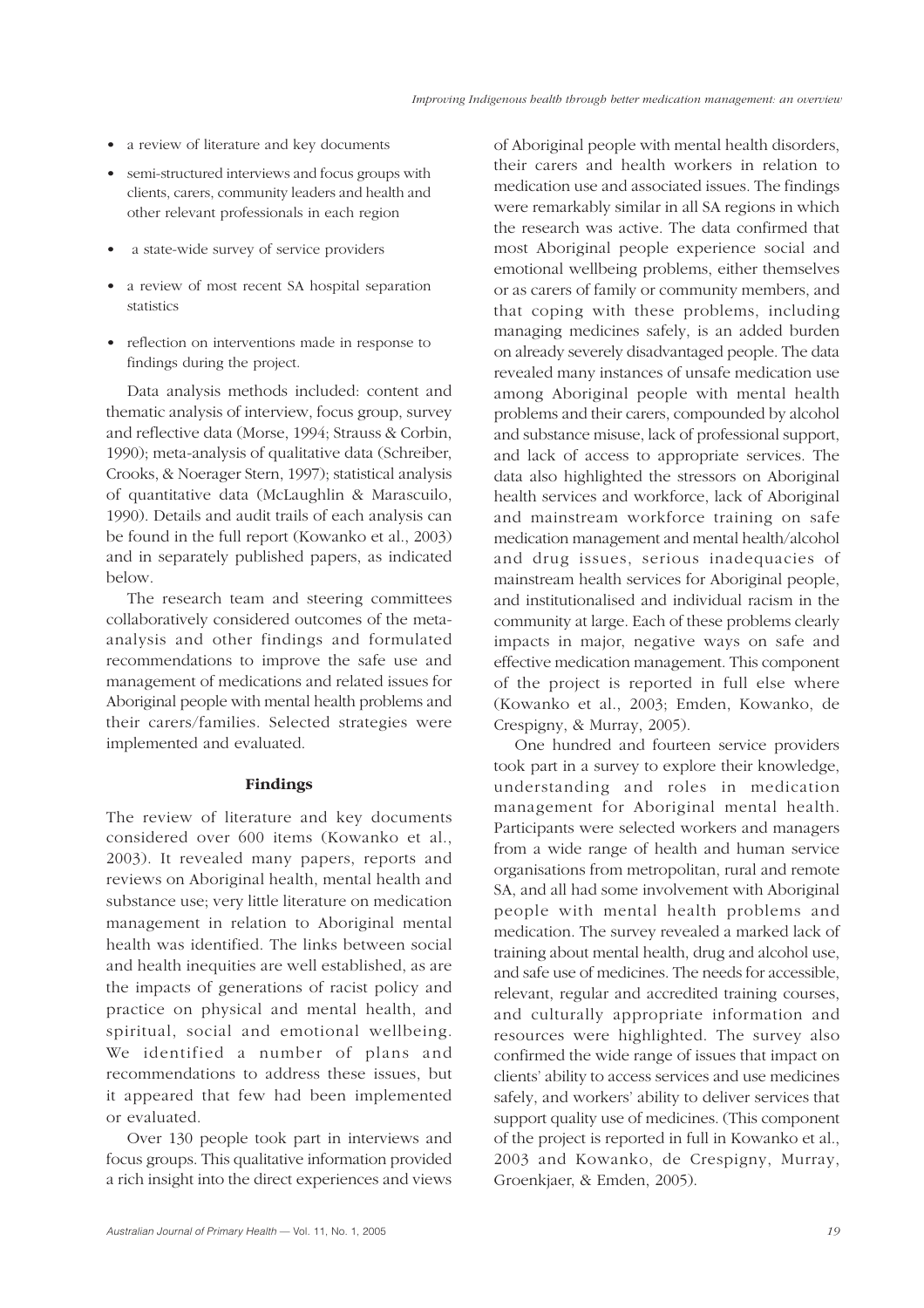South Australia hospital separation statistics for the five years from 1995-2000 were reviewed, identifying, for the first time to our knowledge, Aboriginal people with any diagnosis of mental disorder, whether principal or additional diagnosis. In that time period there were 8,794 such hospital separation records of Aboriginal people normally resident in SA, most of whom had been diagnosed with a number of chronic or acute physical illnesses as well as their mental health problem. Seventynine per cent (four out of every five hospital separations) had drug and alcohol problems. This disturbingly high rate has not been previously reported as far as we are aware. An association between mental illness and preventable injury was also revealed—about a quarter of records were of people also diagnosed with injury, poisoning or other consequence of an external cause, mostly assault, self-harm, crashes and falls, but rarely adverse effects of medication. This component of the project is reported in full in Kowanko et al., 2003 and de Crespingny, 2004.

Guided by the organising framework, to address aims two and three of the project, we worked closely with some communities to develop, implement and evaluate strategic interventions in response to local findings. These included:

- workforce and community education
- improving access to, and safe management of, medications
- coordination of care for Aboriginal people with mental health problems
- safe care of intoxicated people
- advocating for, and supporting ways to increase capacity of, Aboriginal service providers and communities.

Evaluations of these strategic interventions were positive and in many cases the initiatives are ongoing or have led to related activities. Evaluations emphasised the importance of local partnerships, commitment to sustainable change, and tailoring strategies to meet local needs and contexts. The most pleasing outcome is the improved morale, confidence and knowledge of those involved, especially Aboriginal clients, health workers, substance misuse workers, drivers and carers. Full detail of these interventions can be found elsewhere (Kowanko et al., 2003; de Crespigny, Kowanko, Murray, & Emden, 2004).

We are confident of the credibility of the project results because of the care taken in ensuring rigour at each point of data analysis and meta-analysis, and the striking similarity between issues revealed by the various research methods used and the consistency between regions.

### **Recommendations**

It is of concern that the major problems and issues impacting on safe use of medicines by Aboriginal people with mental health problems have not yet been identified, given the many existing guidelines and strategic plans. The failure of the SA Mental Health Service and other SA and Commonwealth organisations to implement these is unacceptable, as health inequities are being perpetuated, and people's health and wellbeing are put at risk.

The research team, in collaboration with the SA-wide steering committee, developed recommendations for improving quality use of medicines for Aboriginal people with mental health problems, their carers and families, based on the combined findings of this project (Kowanko et al., 2003). A challenge for the SA health system is now to operationalise these recommendations, and commit to real, sustainable change to policy and practices that improve the safe use and management of medication among Aboriginal people with mental health problems, their carers and service providers, leading to better health and wellbeing for this vulnerable group in society.

#### **Services**

The report makes six recommendations about services. These relate to all Aboriginal people in SA having ready access to affordable and culturally respectful health services, including medication services; equitable access to subsidies for health care, including medication use; and bona fide traditional healing practitioners and medicines. Services should be organised so that all Aboriginal clients and their carers/families are able to make informed decisions about safely managing their medications—this includes arrangements for safe transport, provision and storage of medications. Also, Aboriginal and mainstream health services should be targeted with information about funding opportunities for additional staff, resources and other supports.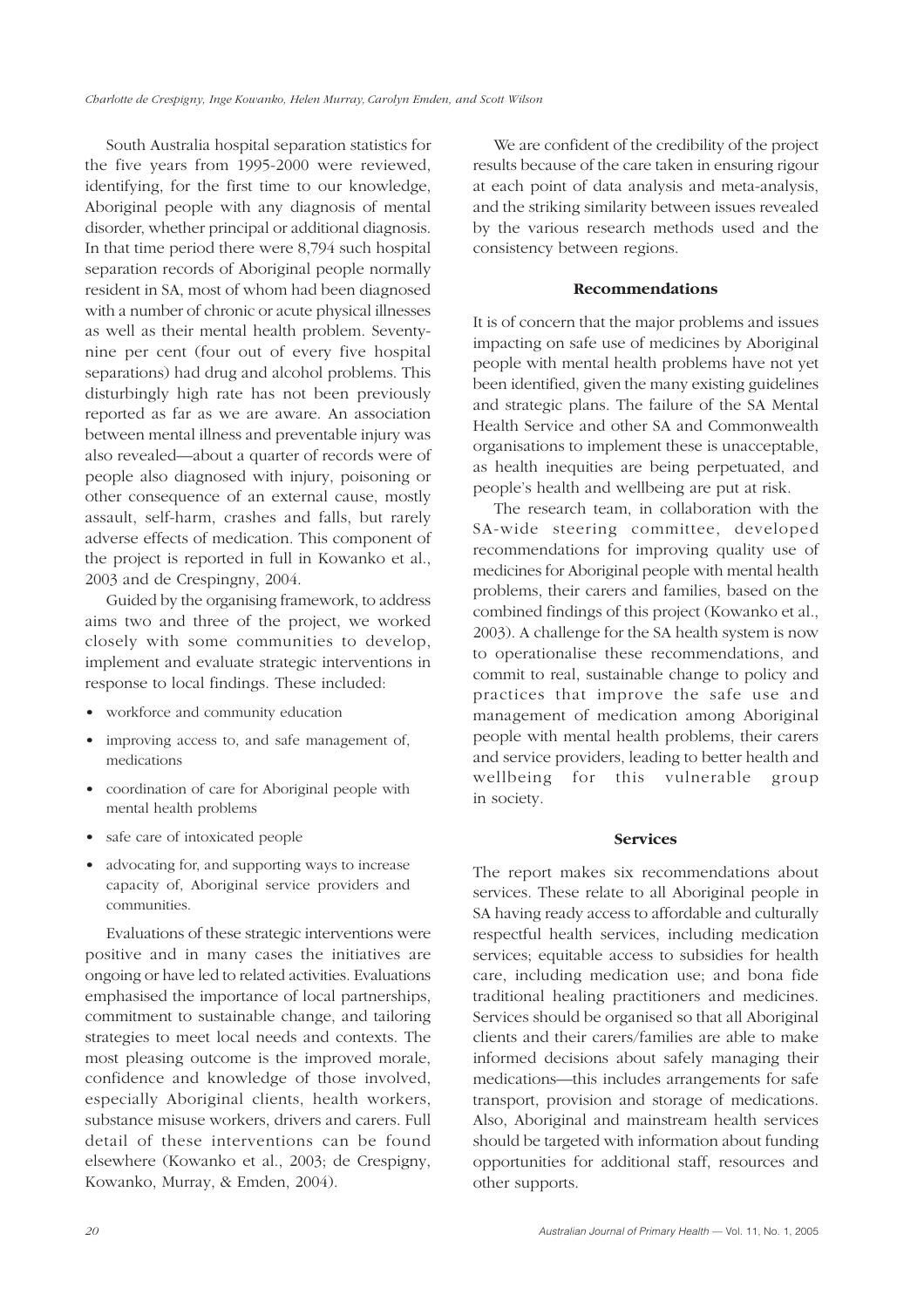## *Coordination of care*

The report makes nine recommendations about coordination of care. These relate to ensuring provision of care is coordinated within and across all health-related systems, including Aboriginal and mainstream, government and non-government, and local, regional and metropolitan systems. Mental and general health care for Aboriginal clients and their families should be integrated at all levels, and continuity of care for Aboriginal people with mental health problems ensured. Effective communication systems between key services should be implemented through clearly identified pathways and protocols. Importantly, funding schemes should be targeted to employ Aboriginal health personnel to coordinate and support safe medication management among Aboriginal clients.

Aboriginal carers/family members should be supported to accompany Aboriginal clients transferred for psychiatric care and other services, and local services used to care for Aboriginal clients with mental health and substance use problems in partnership with carers/family members. Coordinated pathways of care should be provided regarding safe medication management for Aboriginal juvenile and adult offenders with a mental health disorder, and their families, when entering or exiting a correctional facility, and/or on parole. As well, Aboriginal mental health care and medication management systems should be improved through research.

## *Carers and other family members*

The report makes four recommendations about carers and other family members. These relate to the provision of community education on the rights and special needs of Aboriginal carers and other family members, and accessing respite services and ongoing resources. Effective support should be provided for Aboriginal carers/family members, and Aboriginal carer groups in local communities should be funded. Further, local services should be promoted for carers and other family members of Aboriginal people with mental health and substance use problems.

## *Workforce development and education*

The report makes seven recommendations about workforce development and education. These relate to the provision of adequate training, policies and procedures for safe medication management for all

personnel with any role in handling, transporting, storing, providing or assisting in the administration of medications. Training should extend to all staff of Aboriginal and mainstream health and related services in mental health and be provided locally to meet local needs—and be regularly updated.

Safe medication management, mental health and drug and alcohol use should be included in core curricula of all relevant Vocational Education and Training (VET) and tertiary education programs, and a nationally consistent approach sought. Also, resource networks of workers should be fostered for information flow, peer support, and sharing of knowledge and skills regarding safe medication management and care of Aboriginal people with mental illness and other health problems.

The capacity of the Aboriginal workforce should be developed to deliver better health and social services to Aboriginal communities through improved access to education and employment initiatives. Further, it should be ensured that all workers within Aboriginal health and wellbeing programs have a strong network of mentors and peer supports, and safe workplaces that actively promote mental health and wellbeing of all employees.

#### *Community development*

The report makes seven recommendations about community development. These relate to support of Aboriginal communities in their right to selfdetermination about their own health, and the provision of culturally appropriate community education and health promotion programs, including access to relevant and understandable information about safe use of medications. Proactive Aboriginal employment schemes in the wider community, and private and public enterprise, should continue to be implemented to reduce poverty and raise morale.

All members of Aboriginal communities should be well informed about their moral and legal rights to non-racist mental health, drug and alcohol and general health and social services. They should understand and have easy access to legal and other mechanisms (e.g., the Equal Opportunity Commission) to lodge complaints of racism of any service providers. They should also understand and have easy access to the SA Guardianship Board and Public Advocate regarding their own or family members' mental health issues and related needs, including medication needs.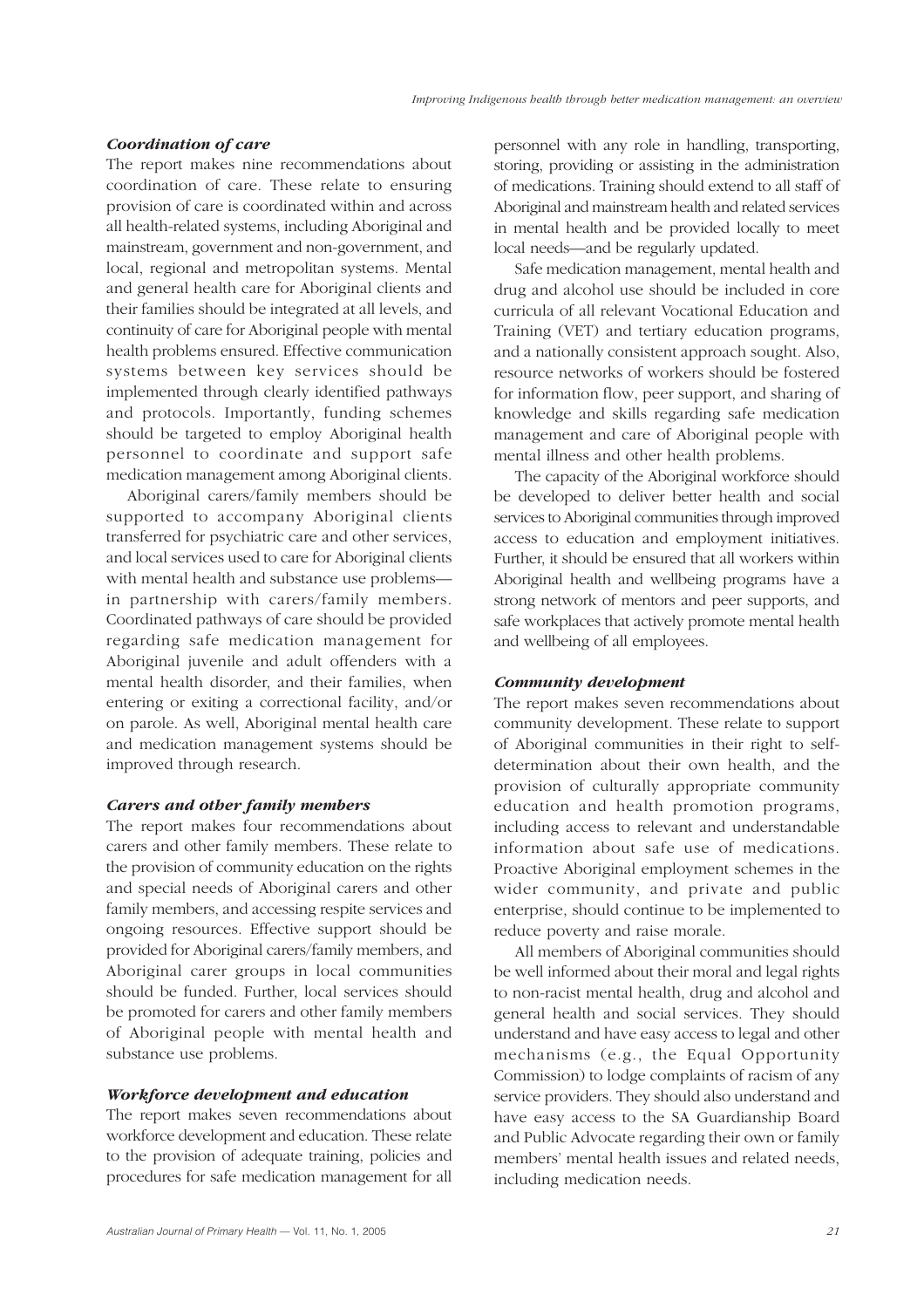#### **Conclusion**

The findings and recommendations of this project are central to social and emotional wellbeing issues for Indigenous Australians. We found problems with safe and effective medication management to be very widespread (not only confined to those with mental health problems and their carers) and in urgent need of resolution. Medications are an important part of promoting and maintaining the health of Aboriginal people. We found Aboriginal people's health—and sometimes their lives—are at risk because of inappropriate availability and delivery, and unsafe use and storage of (often unaffordable) medications. Resolution cannot be achieved, however, in isolation from the need for a wider health reform agenda involving selfdetermination, economic and social justice, and emotional wellbeing for all Aboriginal people. Effective medication management is just one facet of the multi-faceted issue of Indigenous health hence our wide-ranging recommendations.

A major challenge ahead is for those in positions of government and non-government power and influence to heed these recommendations. Our hope is for this project to enthuse and motivate appropriate individuals and groups into action. To some extent, we have begun this process in the course of the project; however, much remains to be accomplished. Immediate and longer-term approaches are required to address and redress the issues identified here. Mental health is not a reality for most Aboriginal people in Australia as their lives are continually impacted by poverty, cultural distress, ill health and fragmented services, and approaches to care and policies. In this context, safe medication use is not a one-dimensional issue with Aboriginal families, communities and services being overburdened and generally disenfranchised. Multiple, interconnected, strategies that ensure culturally respectful, practical and consistent pathways of care and support must be implemented by Aboriginal and non-Aboriginal services alike. We look forward with optimism to improved Indigenous health through better medication management.

Note: A shorter version of this paper appeared in the Aboriginal & Islander Health Worker Journal in Mar/Apr 2004 (Kowanko, de Crepigny, Murray, Emden, & Wilson, 2004).

#### *Acknowledgments*

We sincerely thank all those who made the accomplishment of this project possible: our interview, focus group and survey participants; co-researchers and Aboriginal research assistants; members of supportive services and health organisations; and members of state and regional steering committees. We are most appreciative of your time, expertise and generosity of spirit—without you the project would not have succeeded. We wish also to acknowledge funding support from the Quality Use of Medicines Evaluation Program of the Commonwealth Department of Health and Ageing.

#### *References*

- Aboriginal & Torres Strait Islander Commission (ATSIC). (2002). *Australia fails international benchmark on Indigenous rights - Pryor.* ATSIC media releases.
- Brown, N. (1999). Reflections on the health care of Australia's indigenous people. *Journal of Quality in Clinical Practice, 19*(4), 221-222.
- de Crespigny, C. (2002). *Better Medication Management for Aboriginal People with Mental Health Disorders and their Carers - A Pilot Study in Northern Metropolitan Adelaide*. Bedford Park, South Australia: Inprint Design.
- de Crespigny, C., Emden, C., Kowanko, I., & Murray, H. (in press, 2004). A 'partnership model' for ethical Indigenous research. *Collegian, 11*(1), 7-13 .
- de Crespigny, C., Kowanko, I., Murray, H., & Emden, C. (2004). Implementing research outcomes for better medication management for Aboriginal people. *Aboriginal & Islander Health Worker Journal, 23*(4), 14-17.
- Edwards, R., & Madden, R. (2001). *The health and welfare of Australia's Aboriginal and Torres Strait Islander peoples 2001*. Australian Bureau of Statistics and Australian Institute of Health and Welfare. Retrieved from http://www.aihw.gov.au/ publications/ihw/hwaatsip01/index.html.
- Emden, C., Kowanko, I., de Crespigny, C., & Murray, H. (2005). Better medication management for Indigenous Australians: findings from the field. *Australian Journal of Primary Health*, *11*(1), 80-90.
- Hetzel, B. (2000). Historical perspectives on indigenous health in Australia. *Asia Pacific Journal of Clinical Nutrition, 9*(3), 157- 163.
- Kowanko, I., & de Crespigny, C. (2004). Mental health disorders and associated health problems among Aboriginal people: A review of hospital separation data. *Australian Epidemiologist, 11*(3), 28.
- Kowanko, I., de Crespigny, C., & Murray, H. (2003). *Better medication management for Aboriginal people with mental health disorders and their carers - Final Report 2003*. Bedford Park, South Australia: Inprint Design. http:// wwwnursing.sturt.flinders.edu.au/research/pages/reports/bettermed03.asp